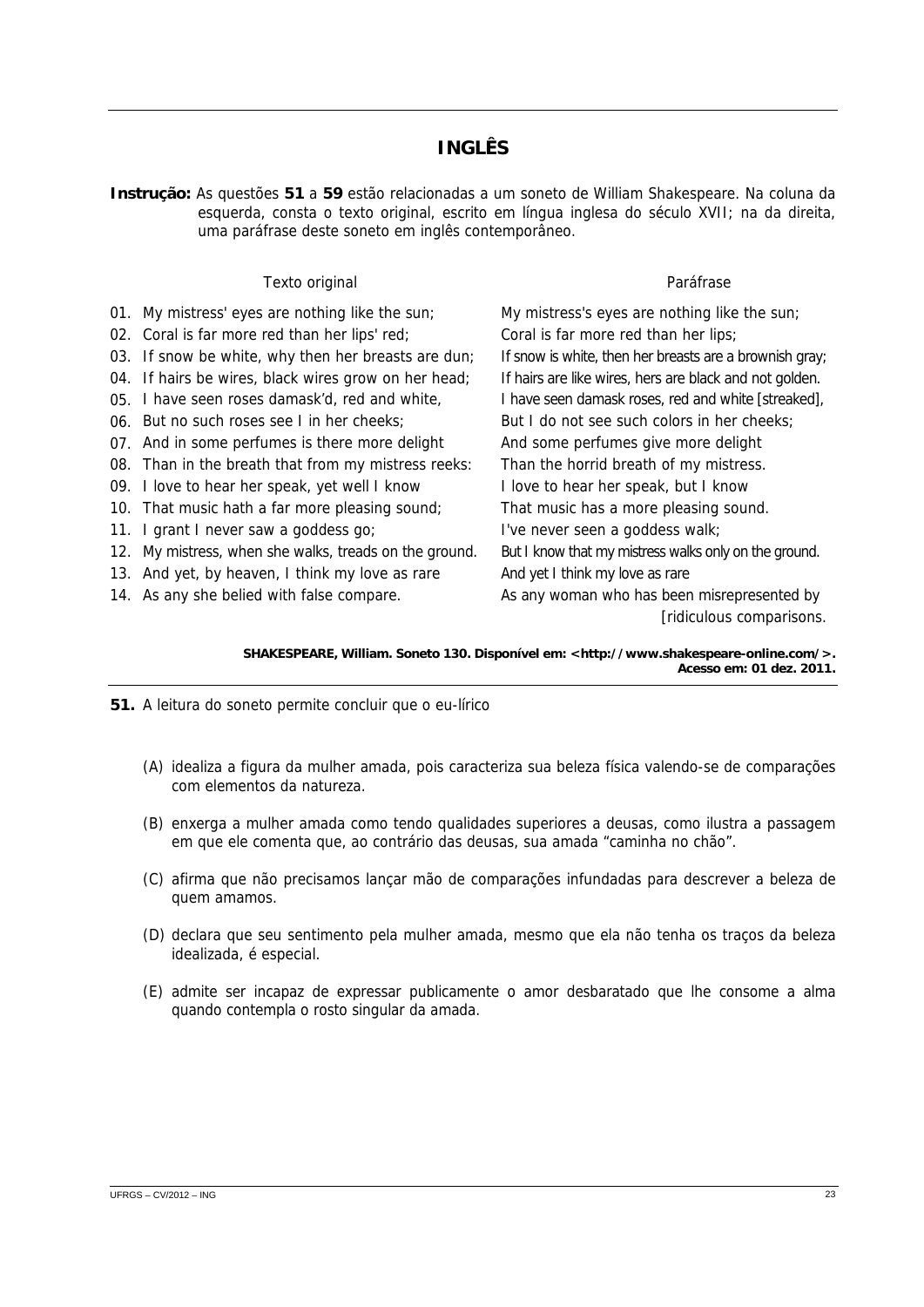- **52.** Assinale a alternativa que apresenta a ordem correta em que são descritas, no soneto, algumas das características da mulher amada pelo poeta.
	- 1 o perfume 2 - os lábios 3 - o cabelo 4 - as faces rosadas (A)  $2 - 4 - 3 - 1$ (B)  $1 - 3 - 2 - 4$ (C) 3 – 2 – 1 – 3 (D) 2 – 3 – 4 – 1
	- (E) 2 4 1 3
	-

**53.** Considere o enunciado abaixo e as três propostas para completá-lo.

A leitura do verso **My mistress's eyes are nothing like the sun** (l. 01) permite concluir que os olhos da pessoa que o poeta ama

- 1 em nada ao sol se parecem.
- 2 como o sol, não se parecem com nada.
- 3 nada são sob a luz do sol.

Quais propostas estão corretas, de acordo com o soneto?

- (A) Apenas 1.
- (B) Apenas 2.
- (C) Apenas 3.
- (D) Apenas 1 e 2.
- (E) 1, 2 e 3.
- **54.** O significado que mais se aproxima em português do sentido que a palavra **delight** (l. 07) tem no soneto é
	- (A) brandura.
	- (B) frescor.
	- (C) deleite.
	- (D) delicadeza.
	- (E) suavidade.

**55.** O sufixo -ess presente em **goddess** (l. 11) também ocorre em

- (A) stress.
- (B) wireless.
- (C) actress.
- (D) seriousness.
- (E) less.

**56.** Assinale a alternativa que apresenta o significado que mais se aproxima do sentido que o segmento And yet (l. 13) tem no soneto.

- (A) além disso
- (B) assim como
- (C) e assim
- (D) afora disso
- (E) mesmo assim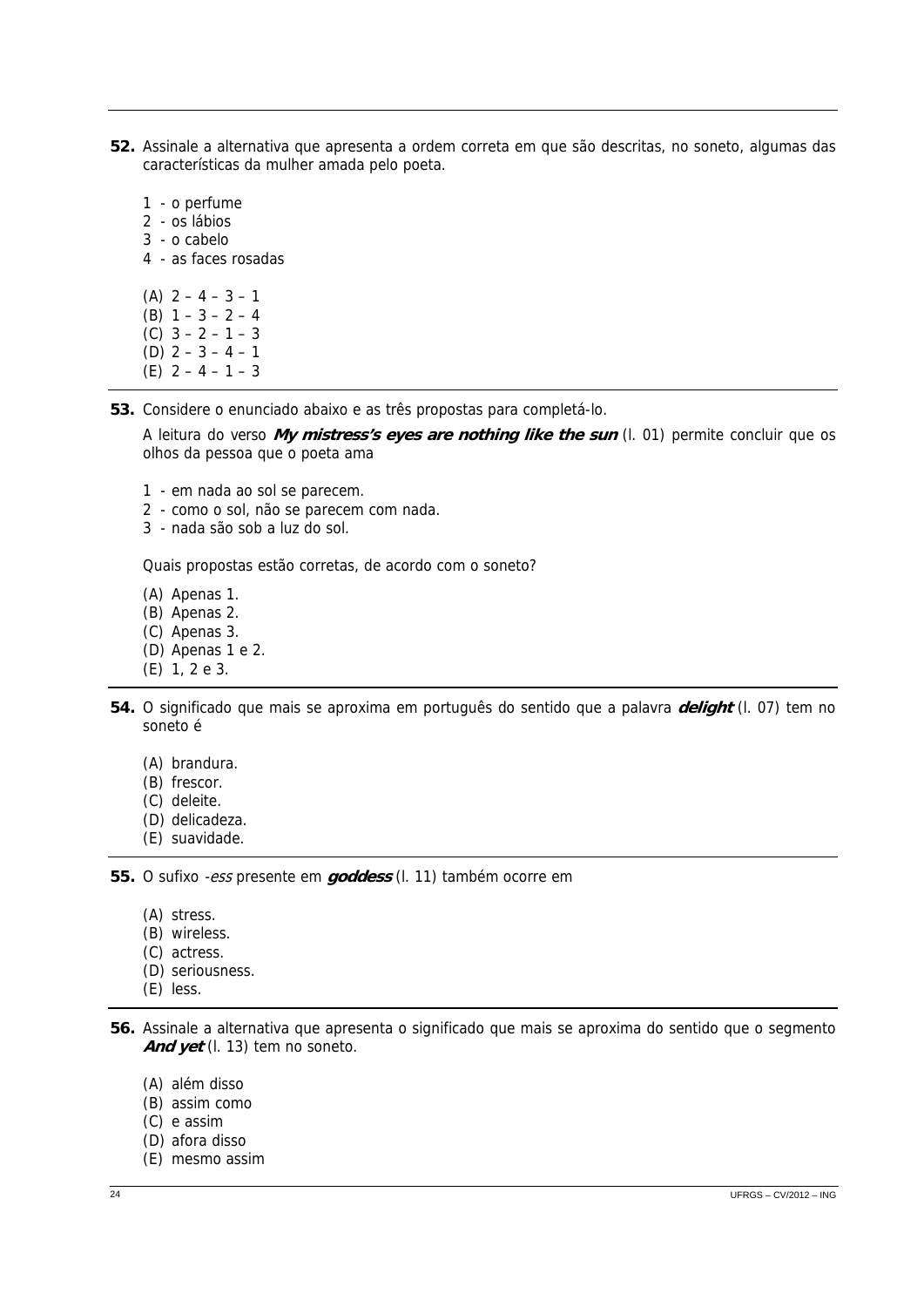## **Instrução:** As questões **57** a **68** estão relacionadas ao texto abaixo.

01. Facebook is the world's largest social (A) some – every – no 02. network, with 800 million users worldwide as 03. of September 2011. More than any other company, it has 05. defined what ........ see as the "social" era of 06. the Internet, in which connections made people replace algorithm-driven 08. searches. And its policies, more than any 09. others, seem to be driving the definition of 10. privacy in this new age. Every day, Facebook users comment or 12. press the "like" button more than 2 billion 13. times and upload more than 250 million 14. photos. The McKinsey Global Institute has 15. estimated that the network's users post 30 16. billion pieces of content ........ month. The company, founded in 2004 by a 18. Harvard sophomore, Mark Zuckerberg, began 19. life catering first to Harvard students and then 20. to all high school and college students. It has 21. since evolved into a broadly popular online 22. destination used by teenagers and adults of 23. all ages. In country after country, Facebook 24. has cemented itself as the leader, often 25. displacing other social networks. It is …….. surprise that Facebook has 27. become one of the titans of the Internet, 28. challenging even Google with its vision of a Web tied together by personal relationships 29. 30. and recommendations, rather than by search 31. algorithms. In a major expansion, Facebook 32. has spread itself across other Web sites by 33. offering members the chance to "Like" 34. something  $-$  share it with their network  $-$ 35. without leaving the Web page they are on. At the Facebook developer conference in 37. September, the company announced the 38. release of a product called Timeline, which 39. offers a highly visual view of a user's 40. Facebook profile and organizes content into photos, events and apps, all based on a 41. 42. timeline view that stretches back to the 43. beginning of a user's time on Facebook. 44. Timeline is designed to work on mobile 45. devices, too. **Adaptado de: WYLD, Adrian. Facebook.**  04. 07. 11. 17. 26. 36.

**Disponível em: http://topics.nytimes.com>. Acesso em: 01 dez. 2011.**  **57.** Assinale a alternativa que preenche correta e respectivamente as lacunas das linhas 05, 16 e 26.

- 
- $(B)$  some  $-$  all  $-$  no
- (C) some every none (D) any – each – no
- (E) any every none
- **58.** A pergunta que pode ser respondida com base nas informações do texto é
	- (A) How old was Mark Zuckerberg in 2004?
	- (B) When was the Facebook founded?
	- (C) What makes the social network enter a new era?
	- (D) Who directs the McKinsey Global Institute?
	- (E) Where was Mark Zuckerberg born?
- **59.** Assinale a alternativa que apresenta uma inferência correta de acordo com o quarto parágrafo do texto (l. 17-25).
	- (A) O Google é a mais completa rede de busca da atualidade.
	- (B) O Facebook consolidou-se como a rede social mais utilizada em todo o mundo.
	- (C) O Facebook iniciou suas atividades com o objetivo de atender a estudantes de ensino médio.
	- (D) O Facebook prioriza as relações pessoais do público jovem.
	- (E) O Facebook foi idealizado visando auxiliar exclusivamente o público da Universidade de Harvard.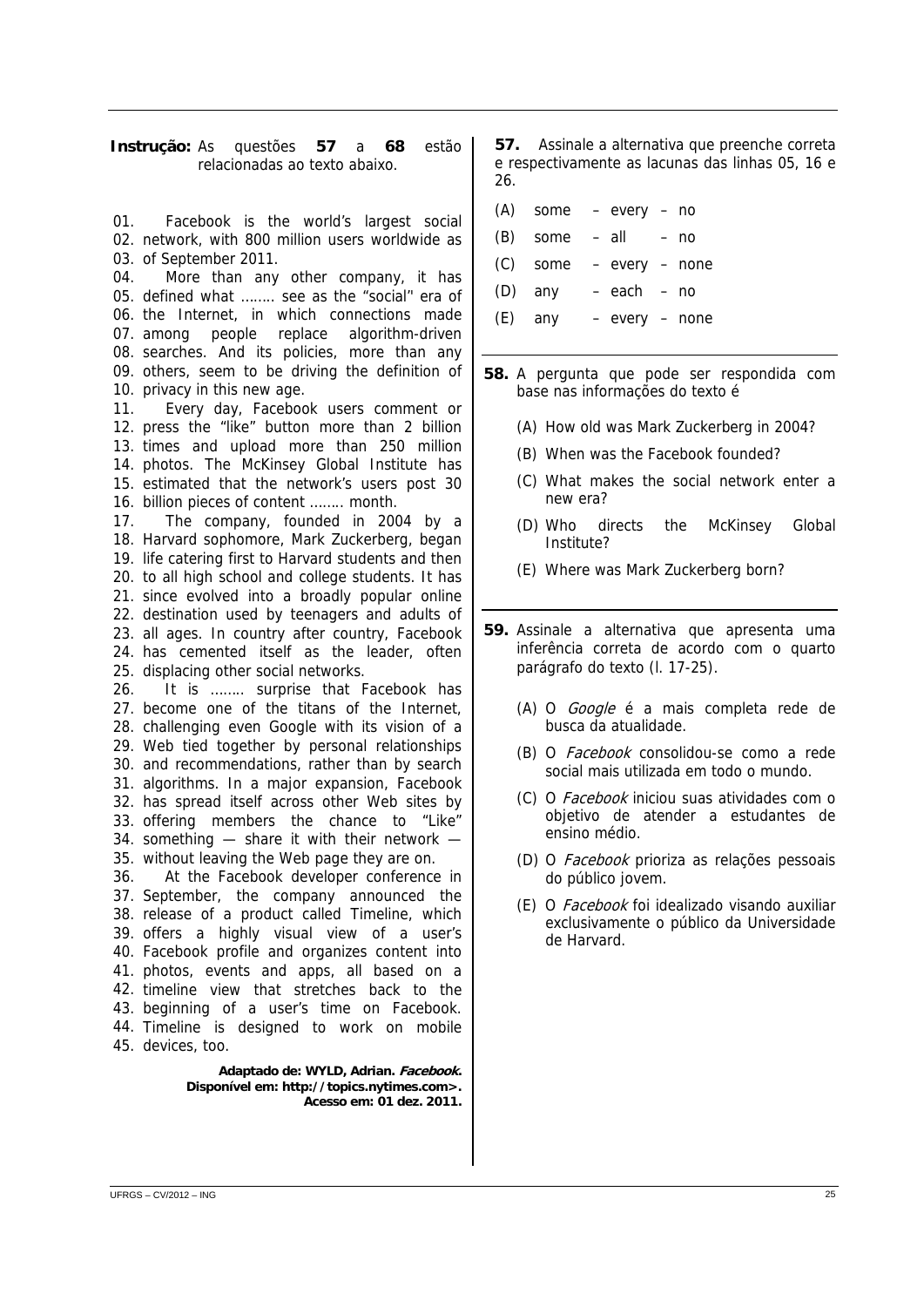**60.** Considere o enunciado abaixo e as três propostas para completá-lo.

De acordo com o texto, o Facebook

- 1 é a maior rede social do mundo.
- 2 foi idealizado por um aluno da Universidade de Harvard.
- 3 criou uma ferramenta visual que permite organizar cronologicamente todas as informações disponibilizadas pelos usuários.

Quais propostas estão corretas?

- (A) Apenas 1.
- (B) Apenas 2.
- (C) Apenas 3.
- (D) Apenas 1 e 3.
- (E) 1, 2 e 3.
- **61.** As traduções mais adequadas para as palavras **replace** (l. 07), **policies** (l. 08) e **conference** (l. 36), no contexto em que se encontram, são, respectivamente,
	- (A) reposiciona, políticas e congresso.
	- (B) substitui, políticas e análise.
	- (C) substitui, políticas e congresso.
	- (D) reconfigura, polícias e análise.
	- (E) reconfigura, políticos e conferência.

**62.** Uma expressão composta da mesma forma que **algorithm-driven searches** (l. 07-08) é

- (A) high-tech development.
- (B) toll-free number.
- (C) part-time job.
- (D) two-seater watercraft.
- (E) gas-powered engine.
- **63.** Considere as afirmações que seguem.
	- I O pronome **Its** (l. 08) refere-se a **people** (l. 07).
	- II O pronome **its** (l. 28) refere-se a **Facebook** (l. 26).
	- III O pronome **which** (l. 38) refere-se a **product** (l. 38).

Quais estão corretas?

- (A) Apenas I.
- (B) Apenas III.
- (C) Apenas I e II.
- (D) Apenas II e III.
- $(E)$  I, II e III.
- **64.** Assinale a alternativa em que as três palavras designam conceitos do mesmo campo de significação.
	- (A) **privacy** (l. 10) emergency secret
	- (B) **sophomore** (l. 18) senior freshman
	- (C) **catering** (l. 19) food tourism
	- (D) **timeline** (l. 42) figure period
	- (E) **mobile** (l. 44) furniture portability
- **65.** Considere o enunciado abaixo e as três propostas para completá-lo.

A melhor tradução para a expressão **In country after country** (l. 23) é

- 1 em um país e depois em outro.
- 2 de país em país.
- 3 neste país e em outro.

Quais propostas estão corretas, de acordo com o texto?

- (A) Apenas 1.
- (B) Apenas 2.
- (C) Apenas 3.
- (D) Apenas 1 e 2.
- (E) 1, 2 e 3.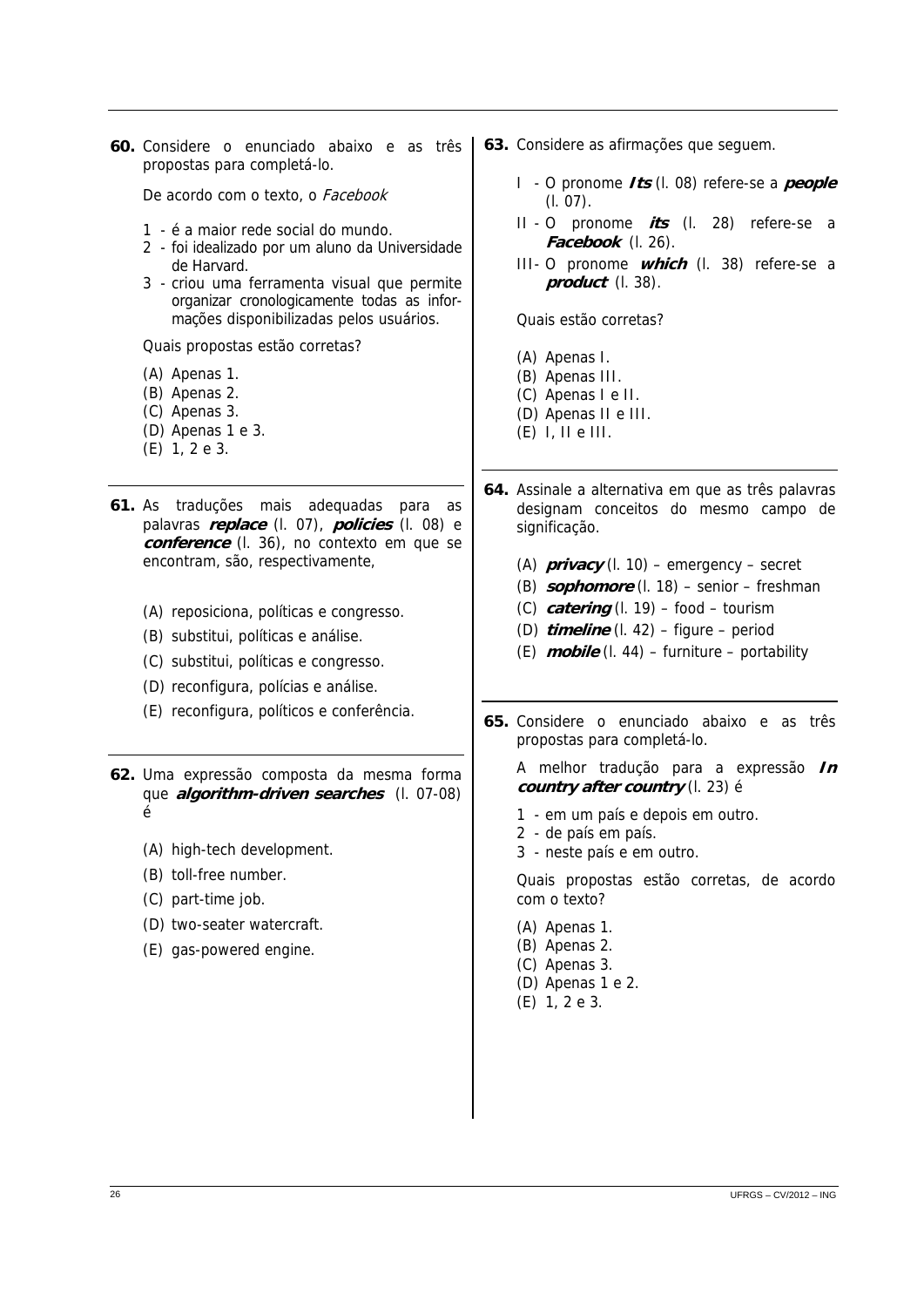- **66.** Assinale a alternativa que apresenta uma palavra em que o sufixo -er desempenha a mesma função que exerce na formação da palavra **developer** (l. 36).
	- (A) bigger
	- (B) danger
	- (C) power
	- (D) follower
	- (E) offer
- **67.** Assinale a alternativa que preenche corretamente a lacuna do enunciado abaixo.

The passive version of the sentence […] **the company announced the release of a product called Timeline** (l. 37-38) is the sentence [...] **the release of a product called Timeline** ……… **by the company.** 

- (A) was announced
- (B) had been announced
- (C) were being announced
- (D) have been announced
- (E) was being announced

**68.** A melhor tradução para a palavra **highly** (l. 39), como empregada no texto, é

- (A) altamente.
- (B) favoravelmente.
- (C) especial.
- (D) levemente.
- (E) completa.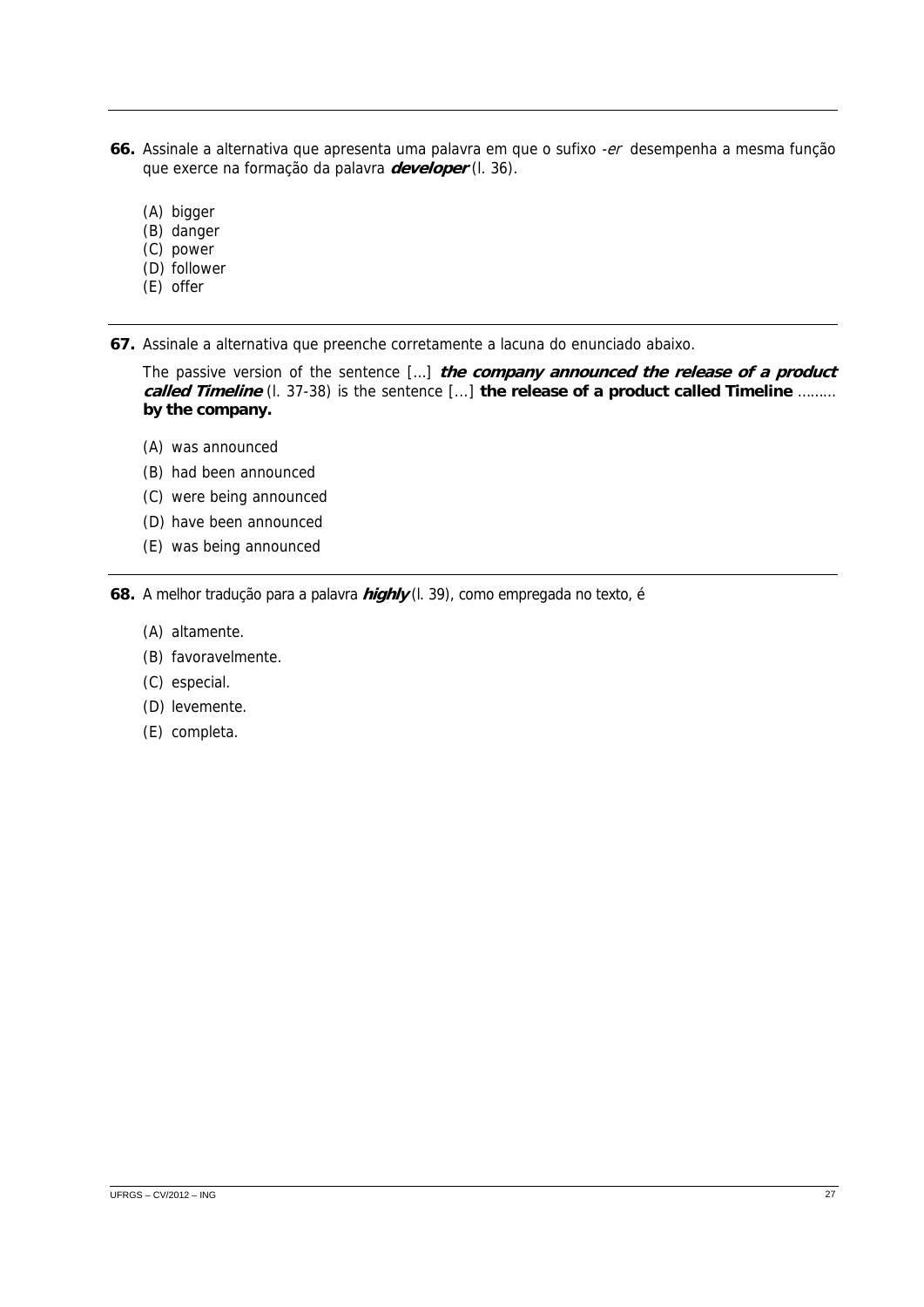**Instruction:** Questions **69** to **71** are related to the comic strip below.



**December 1, 2011.** 

- **69.** Select the correct alternative to fill the gap in panel 1.
	- (A) At the time.
	- (B) No yet.
	- (C) No longer.
	- (D) Just now.
	- (E) Right now.
- **70.** According to the comic strip, Calvin
	- (A) says that his parents are shaking with fright.
	- (B) watches the stars during the night.
	- (C) makes his friend Hobbes very worried about him.
	- (D) has the courage to confront some UFOs.
	- (E) expects to find an unidentified flying object.
- **71.** The best translation for **sooner or later** (panel 2) is
	- (A) antes tarde do que nunca.
	- (B) logo cedo ou mais tarde.
	- (C) mais cedo ou mais tarde.
	- (D) o mais cedo possível.
	- (E) quanto mais cedo melhor.